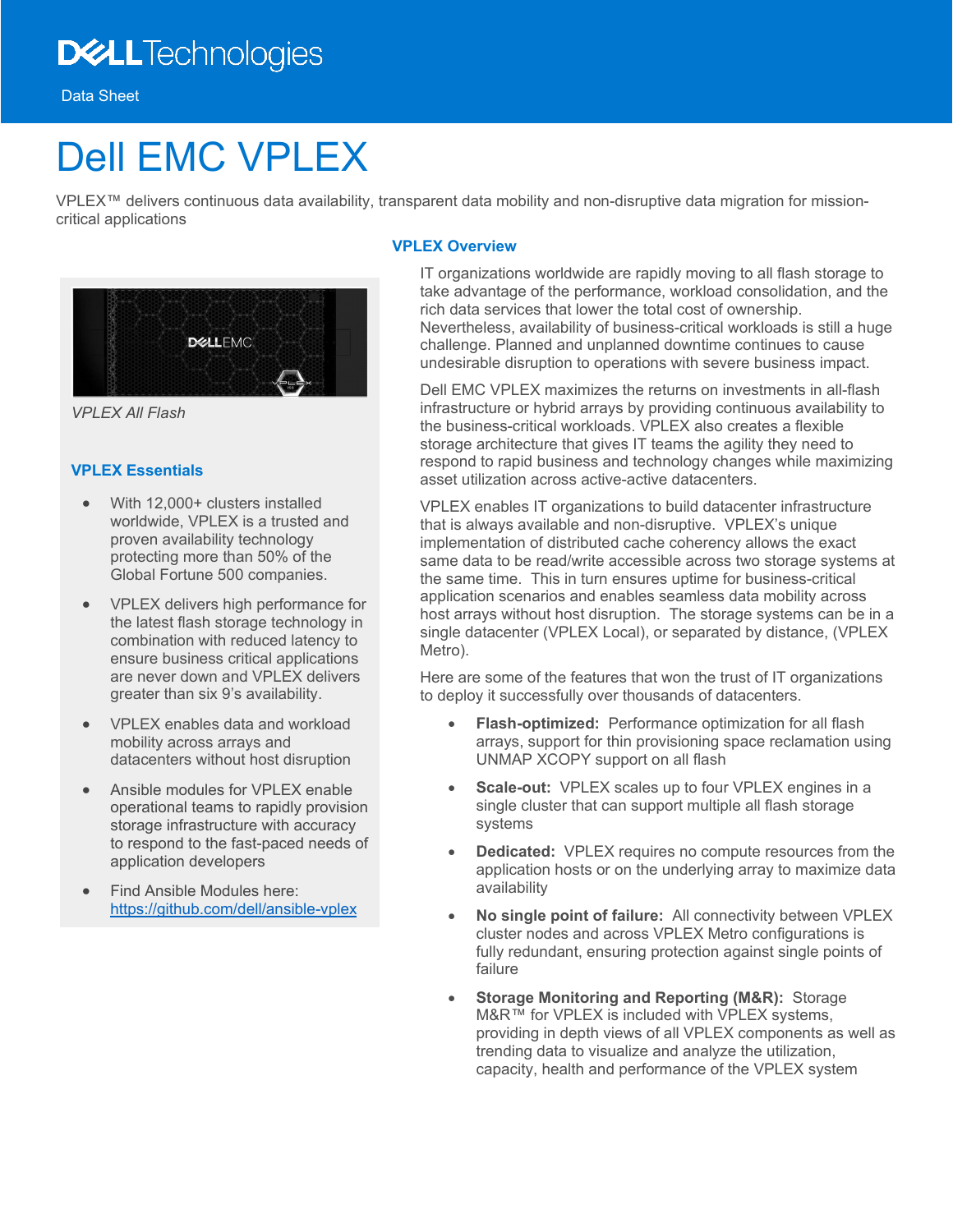# **VPLEX Use Cases**

# **Continuous Availability for Applications**

Mission-critical workloads have very low tolerance for downtime and require non-stop operations. There are many factors that can cause applications to go down: power, tech refresh, unexpected failures or human errors. VPLEX gives unmatched protection and availability to applications through automatic failover and failback between arrays and datacenters.

# **Data Mobility for agile storage management**

Today's datacenters are overloaded with data and applications. IT staff are facing huge challenges to frequently adjust and reconfigure their environments, often causing application downtime. Storage that is decoupled from compute gives IT staff much more flexibility to move workloads without host disruption:

- Non-disruptively move virtual server and storage resources within and across datacenters including VMware vMotion and Microsoft Hyper-V Live Migration
- Transparently balance and relocate workloads in anticipation of planned events and maintenance
- A VPLEX enabled data infrastructure shields IT teams from storage activities that cause host disruption, delivering flexibility for IT data management

# **Technology Refresh made easy**

Data migration with VPLEX is performed without application downtime, saving IT teams countless weekends of maintenance downtime and migration service costs. VPLEX accelerates adoption of flash technology, trims migration costs by up to 80% and enables data center modernization that is efficient and non-disruptive.

#### **Datacenter Consolidation and Relocation**

For some customers, modernizing data center infrastructure involves moving and consolidating data centers. Migrating hundreds of applications is a daunting task that can stretch to months tin implementation. With VPLEX, customers can move petabytes of data non-disruptively and realize the benefits of operating multiple datacenters.

# **Deep Ecosystem Integration**

#### **Server Virtualization and Clustering**

With VPLEX the benefits of server virtualization can be extended across datacenters. Virtual machine or application clusters can be stretched across data centers to ensure application uptime even in the event of a complete site failure. Surviving nodes at either of the active-active data centers can continue to run with virtual volume presented by VPLEX.

VMware features like vMotion, DRS, High Availability (HA) work seamlessly across active-active data centers giving vAdmins unpreceded control and flexibility for workload deployment. VPLEX supports Microsoft Hyper-V server virtualization deployment as well as Oracle RAC cluster technologies.

Multi-site or local mirroring *Continuous Availability* **Workload Mobility** Seamless data mobility for optimal resource utilization *Data Mobility* **Storage Array Migration** Shorten array migration for quicker time to value

**Continuous Availability** 

*Technology Refresh*